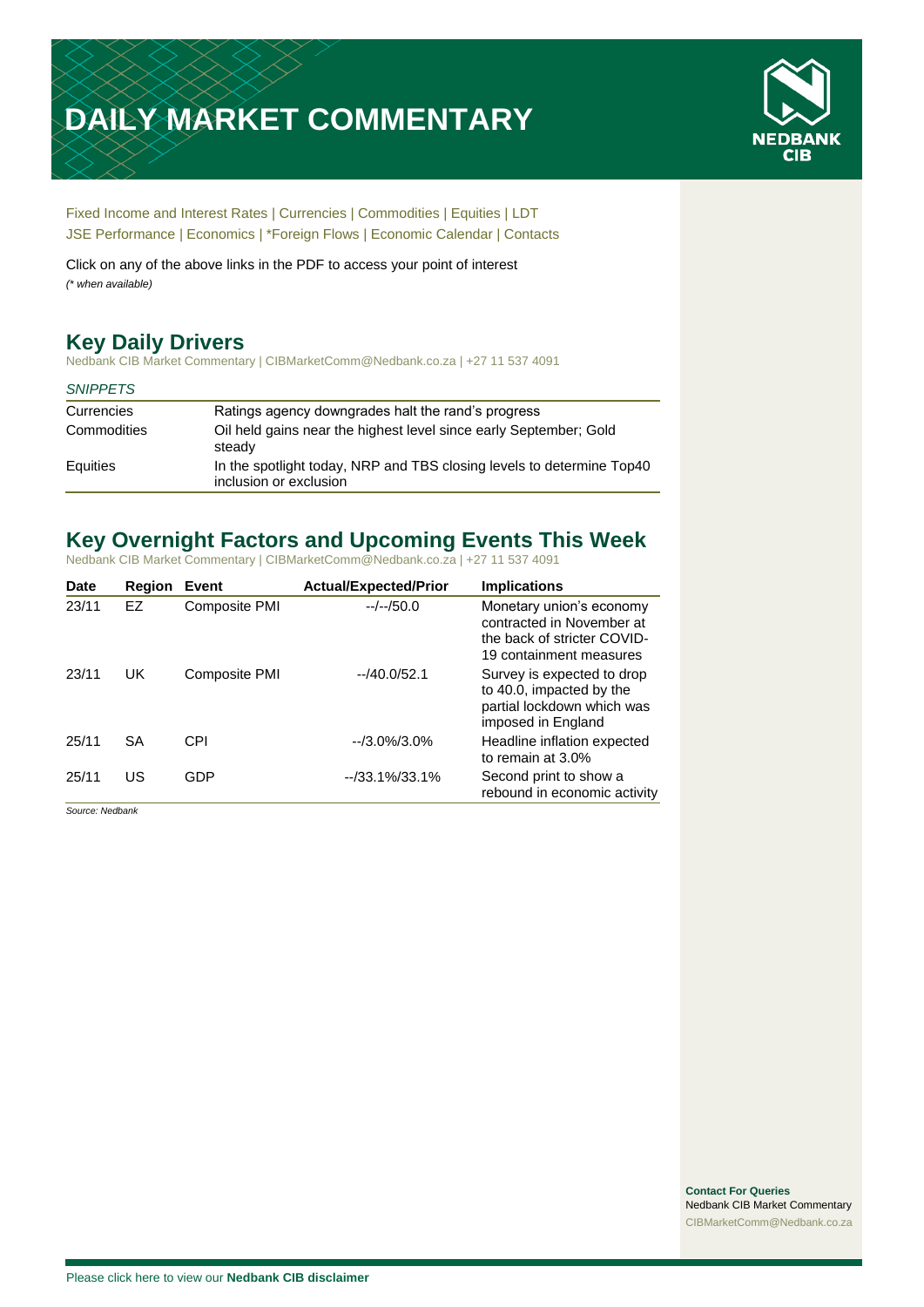## <span id="page-1-0"></span>**Fixed Income and Interest Rates**

Bond flow sales |+2711 535 4021 | Corporate Money Markets | +2711 535 4007 | Business Bank Money Markets | +2711 535 4006

|                               |                   | Δ       | Δ          | Δ          | Δ         | <b>MTD</b> trend |
|-------------------------------|-------------------|---------|------------|------------|-----------|------------------|
| <b>Bonds</b>                  | Last price        | 1d      | <b>MTD</b> | <b>YTD</b> | 12Month   |                  |
|                               | %                 | bps     | bps        | bps        | bps       |                  |
|                               |                   |         |            |            |           |                  |
| R208-0,4 yrs                  | 3,48              | $-0,00$ | 0,10       | $-326,60$  | $-324,90$ | ۸                |
| R186-6,1 yrs                  | 6,93              | $-0,00$ | $-14,10$   | $-131,40$  | $-146,30$ | ψ                |
| R2030-9,2 yrs                 | 8,81              | $-0,05$ | $-49,25$   | $-21,05$   | $-33,75$  | ψ                |
| R2048-27,3 yrs                | 10,98             | $-0,05$ | $-72,35$   | 90,35      | 81,85     | ψ                |
| US 10 yr                      | 0,83              | $-0,00$ | $-4,95$    | $-109,41$  | $-94,63$  | ψ                |
| <b>UK 10 yr</b>               | 0,30              | $-2,10$ | 4,00       | $-52,00$   | $-42,80$  | ۸                |
| German 10 yr                  | $-0,58$           | $-1,20$ | 4,40       | $-39,80$   | $-23,60$  | φ                |
| Japan 10 yr                   | 0,01              | $-0,60$ | $-3,00$    | 2,30       | 11,80     | ψ                |
|                               |                   | Δ       | Δ          | Δ          | Δ         | <b>MTD</b> trend |
| <b>Money Market</b>           | <b>Last price</b> | 1d      | <b>MTD</b> | <b>YTD</b> | 12Month   |                  |
|                               | $\frac{9}{20}$    | bps     | bps        | bps        | bps       |                  |
| SA reporate                   | 3,50              | 0,00    | 0,00       | $-300,00$  | $-300,00$ | ۰                |
| SA prime rate                 | 7,00              | 0,00    | 0,00       | $-300,00$  | $-300,00$ | ۰                |
| SA CPI (MTD = previous month) | 3,00              |         | $-10,00$   | $-100,00$  | $-110,00$ | ψ                |
| SA 3m JIBAR                   | 3,35              | 0,80    | 1,70       | $-345,00$  | $-345,00$ | ۸                |
| SA 3m NCD                     | 3,35              | 0,00    | 2,50       | $-347,50$  | $-345,00$ | ۸                |
| SA 6m NCD                     | 3,48              | 2,50    | 10,00      | $-385.00$  | $-378,75$ | ۸                |
| SA 12m NCD                    | 3,65              | 7,50    | 15,00      | $-397,50$  | $-406,25$ | ۸                |
| US 3m LIBOR                   | 0,20              | $-0,78$ | $-1,09$    | $-170,35$  | $-169,39$ | ψ                |
| UK 3m LIBOR                   | 0,05              | 0,39    | 0,65       | $-74,06$   | $-75,14$  | ٨                |
|                               |                   |         |            |            |           |                  |
| Japan 3m LIBOR                | $-0,10$           | $-0,02$ | 0,07       | $-5,47$    | $-0,27$   | ۸                |

|                                  |                | Δ       | Δ                | Δ          | Δ         | <b>MTD</b> trend |
|----------------------------------|----------------|---------|------------------|------------|-----------|------------------|
| <b>FRAs and Swaps</b>            | Last price     | 1d      | <b>MTD</b>       | <b>YTD</b> | 12Month   |                  |
|                                  | $\frac{9}{20}$ | bps     | bps              | bps        | bps       |                  |
| 3X6 FRA                          | 3,35           | 0.00    | 20,50            | $-326,00$  | $-340,00$ | ۸                |
| 6X9 FRA                          | 3,37           | 0,00    | 4,00             | 3,00       | 4,00      | φ                |
| <b>9X12 FRA</b>                  | 3,46           | 0,50    | 26,75            | $-303,50$  | $-321,50$ | ۸                |
| 18X21 FRA                        | 3,95           | 4,00    | 31,50            | $-262,50$  | $-285,00$ | ۸                |
| SA 2yr Swap                      | 3,61           | 0,30    | 22,10            | $-297,90$  | $-313,70$ | φ                |
| SA 3yr Swap                      | 3,99           | 0.00    | 16,50            | $-268,00$  | $-287,00$ | ۸                |
| SA 5yr Swap                      | 4,90           | 0,00    | 1,50             | $-205,50$  | $-226,50$ | ۸                |
| SA 10yr Swap                     | 6,68           | 0,50    | $-37,50$         | $-100,50$  | $-120,50$ | ψ                |
| SA 15yr Swap                     | 7,55           | 0,00    | $-40,50$         | $-51,00$   | $-68,50$  | ψ                |
|                                  |                | Δ       | Δ                | $\Delta$   | Δ         | <b>MTD</b> trend |
| <b>Spreads</b>                   | Last price     | 1d      | <b>MTD</b>       | <b>YTD</b> | 12Month   |                  |
|                                  | $\frac{9}{20}$ | bps     | bps              | bps        | bps       |                  |
| 2v10y                            | $-3,07$        | $-0,20$ | 59,60            | $-197,40$  | $-193,20$ | ۸                |
| 3v10y                            | $-2,69$        | $-0,50$ | 54,00            | $-167,50$  | $-166,50$ | ۸                |
| R2030-R208                       | 5,33           | $-0,05$ | $-49,35$         | 305,55     | 291,15    | ψ                |
| R2048-R2030                      | 2,17           | $-0,00$ | $-23,10$         | 111,40     | 115,60    | ψ                |
| 5y-R2030                         | $-3,91$        | 0.05    | 50,75            | $-184,45$  | $-192,75$ | ۸                |
| 10y-R2030                        | $-2,13$        | 0,55    | 11,75            | $-79,45$   | $-86,75$  | ۸                |
| 15y-R2030                        | $-1,26$        | 0,05    | 8,75             | $-29,95$   | $-34,75$  | ۸                |
| SA 5yr CDS spread - basis points | 234,00         | 2,00    | $-47,00$         | 67,50      | 48,00     | ψ                |
| Source: Bloomberg & Nedbank CIB  | Time           |         | 2020/11/23 07:33 |            |           |                  |

#### **US 10 Year Yield SA 10 Year Yield**



*Source: Bloomberg, Nedbank Source: Bloomberg, Nedbank*

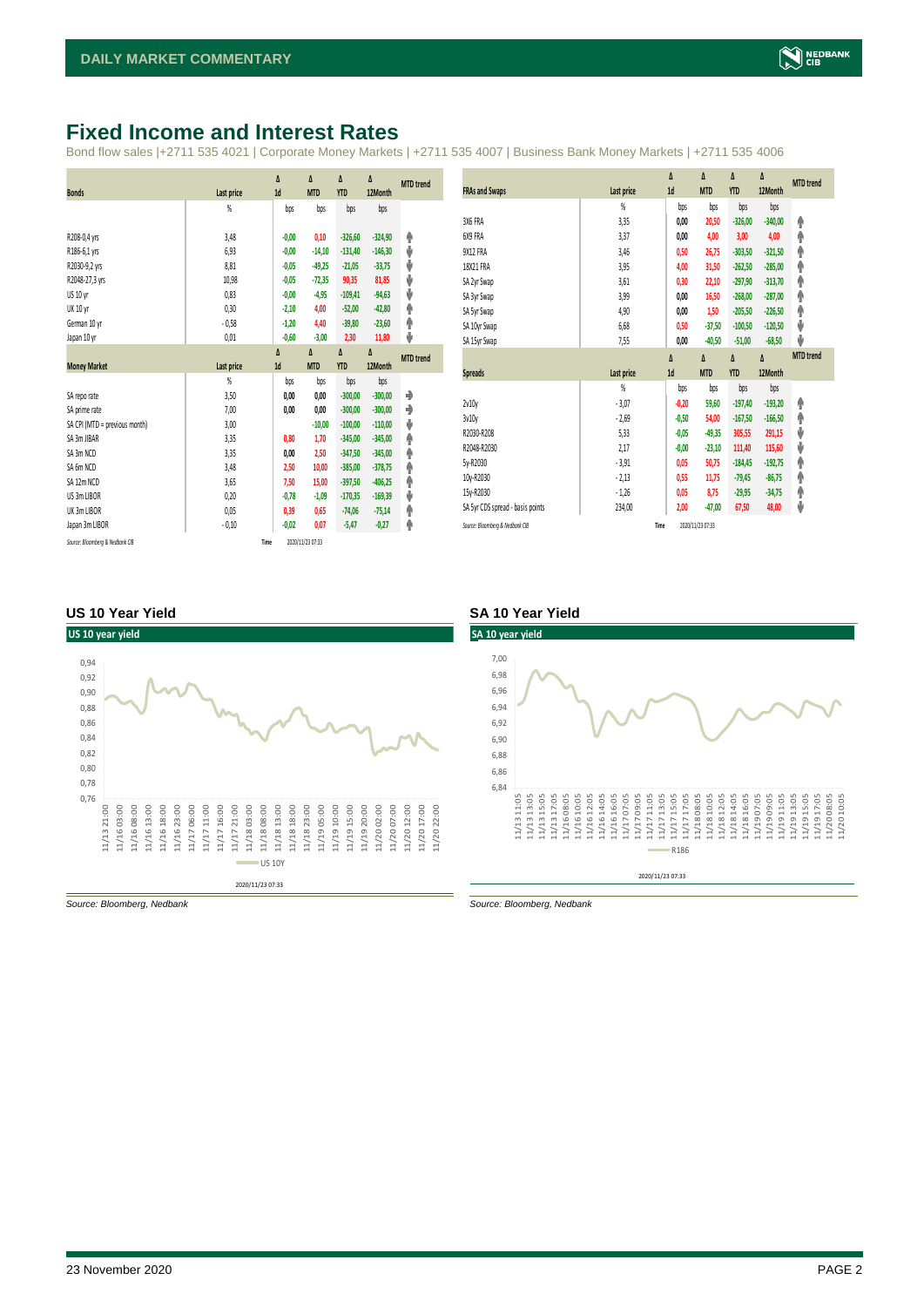

#### <span id="page-2-0"></span>**Currencies**

Business Banking FX | +27 11 535 4003 | Corporate FX | +2711 535 4002 | Institutional FX | +2711 535 4005

- The final session of the week saw the rand trading at 15.4200 at the time of the local open. In another dulcet session, the rand was confined to a limited trading range for much of the day, although the local unit did find some support going into the local close to reach its best level on the day of 15.2875. Since the time of the local close, Moody's and Fitch had cut South Africa's credit rating further into junk, which resulted in an inevitable price spike in the rand, touching a high of 15.4400. This morning, it currently trades at 15.3850. The EURZAR is currently trading at 18.2650 and the GBPZAR is trading at 20.4820.
- The international markets were again range-bound, with the EURUSD trading between 1.1853 and 1.1888; this morning, it currently trades at 1.1873. The GBPUSD is currently trading at 1.3318, marginally firmer than the close last week. Gold is marginally firmer than the closing level on Friday, currently trading at 1,874.50.
- Data releases scheduled for the day: there are no local releases; from Europe, we have PMI releases for the zone; from the UK, we also have PMIs; and from the US, we have PMI releases and the Chicago Fed activity index.
- The downgrades that occurred well past the time of the local close on Friday night were somewhat unexpected, suggesting that the ratings agencies had lost patience with the South African fiscal authorities that have failed to deliver meaningful economic solutions. The extent of the rand weakness may have been limited thus far, but the real test will be during today's sessions. The emerging markets are finding some support as news of the vaccine rollout in the US provides hope.

|                                 |            | X <sub>A</sub> | X <sub>A</sub>   | $\%$ $\Lambda$ | $% \Delta$<br>12Month | <b>MTD</b> trend | <b>USD trend</b>    |
|---------------------------------|------------|----------------|------------------|----------------|-----------------------|------------------|---------------------|
| <b>Majors</b>                   | Last price | $-1d$          | <b>MTD</b>       | <b>YTD</b>     |                       |                  |                     |
| GBPUSD                          | 1,33       | 0,32           | 2.86             | 0,45           | 3,23                  | 4                | <b>USD</b> weakness |
| <b>EURUSD</b>                   | 1.19       | 0,14           | 1.95             | 5,89           | 7.81                  | 4                | <b>USD</b> weakness |
| <b>USDJPY</b>                   | 103,74     | $-0,12$        | $-0,89$          | 4,69           | $-5,00$               | Ů                | <b>USD</b> weakness |
| <b>USDAUD</b>                   | 1,37       | $-0,13$        | $-3,89$          | $-4,06$        | $-7,31$               | J.               | <b>USD</b> weakness |
|                                 |            | $\% \Delta$    | $\% \Delta$      | $% \Delta$     | $% \Delta$            | <b>MTD</b> trend | ZAR trend           |
| <b>Rand crosses</b>             | Last price | $-1d$          | <b>MTD</b>       | <b>YTD</b>     | 12Month               |                  |                     |
| <b>USDZAR</b>                   | 15,37      | $-0,18$        | $-5,68$          | 8,92           | 3,87                  | Ů                | ZAR strength        |
| GBPZAR                          | 20,48      | $-0,05$        | $-2,77$          | 9,35           | 6,91                  | ψ                | ZAR strength        |
| <b>FUR7AR</b>                   | 18,25      | $-0.16$        | $-3.66$          | 14,00          | 10,83                 | Ů                | ZAR strength        |
| AUDZAR                          | 11,24      | $-0,20$        | $-1,56$          | 12,49          | 10,91                 | ψ                | ZAR strength        |
| ZARJPY                          | 6,75       | 0.23           | 4,64             | $-14,88$       | $-9,22$               | A                | ZAR strength        |
|                                 |            | X <sub>A</sub> | X <sub>A</sub>   | $% \Delta$     | $% \Delta$            |                  |                     |
| <b>African FX</b>               | Last price | $-1d$          | <b>MTD</b>       | <b>YTD</b>     | 12Month               | <b>MTD</b> trend | <b>ZAR trend</b>    |
| ZARMWK (Malawian kwacha)        | 49,39      | $-0,01$        | 7.76             | $-6,69$        | $-0,15$               | 4                | ZAR strength        |
| ZARBWP (Botswana pula)          | 0,72       | 0.32           | 2.47             | $-5,15$        | $-2,51$               | 4                | ZAR strength        |
| ZARKES (Kenvan shilling)        | 7.12       | 0.35           | 5.94             | $-1,54$        | 3,15                  | Ą                | ZAR strength        |
| ZARMUR (Mauritian rupee)        | 2,59       | $-0,49$        | 4.71             | $-0,31$        | 4,30                  | 4                | ZAR strength        |
| ZARNGN (Nigerian naira)         | 24,93      | 0.34           | 4.83             | $-4,48$        | 1.65                  | 4                | ZAR strength        |
| ZARGHS (Ghanian cedi)           | 0.38       | 0.34           | 5.58             | $-7,18$        | $-0.03$               | Φ                | ZAR strength        |
| ZARZMW (Zambian kwacha)         | 1,36       | 0.29           | 7.74             | 26,49          | 28,49                 | 4                | ZAR strength        |
| ZARMZN (Mozambican metical)     | 4.81       | 0.34           | 6.19             | 8,38           | 10,12                 | ٨                | ZAR strength        |
|                                 |            | X <sub>A</sub> | X <sub>A</sub>   | $% \Delta$     | $% \Delta$            |                  |                     |
| <b>Emerging Market FX</b>       | Last price | $-1d$          | <b>MTD</b>       | <b>YTD</b>     | 12Month               | <b>MTD</b> trend | <b>USD trend</b>    |
| <b>USDBRL (Brazilian Real)</b>  | 5,39       | 1.50           | $-6.60$          | 25,21          | 22,01                 | ψ                | USD weakness        |
| USDTRY (Turkish Lira)           | 7.66       | 0.23           | $-9.00$          | 22,27          | 25.00                 | ψ                | USD weakness        |
| <b>USDMXN (Mexican Peso)</b>    | 20,06      | $-0.24$        | $-5,59$          | 5,64           | 3,05                  | ψ                | USD weakness        |
| <b>USDINR</b> (Indian Rupee)    | 74,18      | 0.03           | 0.09             | 3,77           | 3,30                  | Ą                | USD strength        |
| <b>USDRUB</b> (Russian Ruble)   | 76,20      | 0,19           | $-4,37$          | 18,65          | 16,15                 | Ů                | USD weakness        |
| Source: Bloomberg & Nedbank CIB |            | Time           | 2020/11/23 07:33 |                |                       |                  |                     |

• Possible trading range for the rand today: 15.2000 to 15.7000

*\*Please note that the sign on the % change reflects the change on the headline number. The narrative indicates the trend direction over the month. For trade in any of these currencies, contact our FX dealing desks*



*Source: Bloomberg, Nedbank Source: Bloomberg, Nedbank*

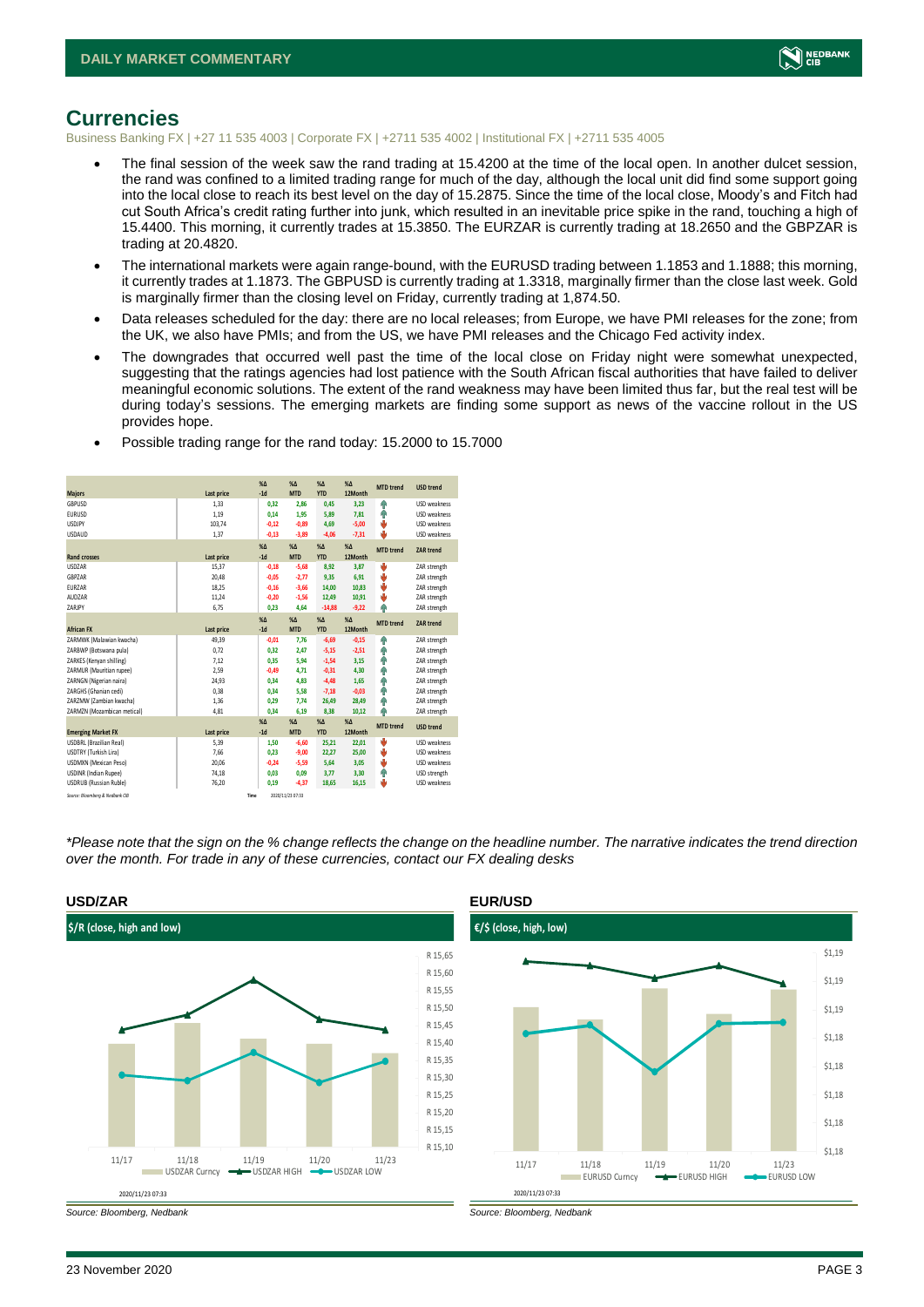

#### <span id="page-3-0"></span>**Commodities**

Nedbank CIB Market Commentary | CIBMarketComm@Nedbank.co.za | +27 11 537 4091| +27 11 535 4038

- Oil held gains near the highest level since early September in Asian trading as signs that Covid-19 vaccinations in the U.S. could be underway within three weeks improved the demand outlook.
- Gold steadied as investors weighed positive vaccine developments with the surging number of coronavirus cases and deaths in many parts of the world. Base metals are broadly higher in early Asian trade. Markets seem to have brushed off immediate concerns and are focusing on the longer-term outlook amid promising coronavirus vaccines.

| <b>Commodities</b>              | Last price    | $% \Delta$<br>$-1d$ | $\%$ $\Delta$<br><b>MTD</b> | $% \Delta$<br><b>YTD</b> | $\%$ $\Delta$<br>12Month | <b>MTD</b> trend |
|---------------------------------|---------------|---------------------|-----------------------------|--------------------------|--------------------------|------------------|
| Brent near future (\$)          | 45,14         | 0,40                | 20,50                       | $-31,61$                 | $-28,79$                 | φ                |
| WTI crude (\$)                  | 42,49         | 0,17                | 18,72                       | $-30,41$                 | $-26,45$                 | φ                |
| Gold spot (\$)                  | 1874,72       | 0,20                | $-0,22$                     | 23,56                    | 28,82                    | ŵ                |
| Platinum spot (\$)              | 951,45        | 0,11                | 12,27                       | $-1,57$                  | 6,03                     | Ĥ                |
| SA white maize spot (R)         | 3 4 1 5 , 0 0 | $-0,35$             | $-4,77$                     | 31,35                    | 25,74                    | ŵ                |
| Source: Bloomberg & Nedbank CIB |               | Time                | 2020/11/23 07:33            |                          |                          |                  |



*Source: Bloomberg, Nedbank*





*Source: Bloomberg, Nedbank Source: Bloomberg, Nedbank*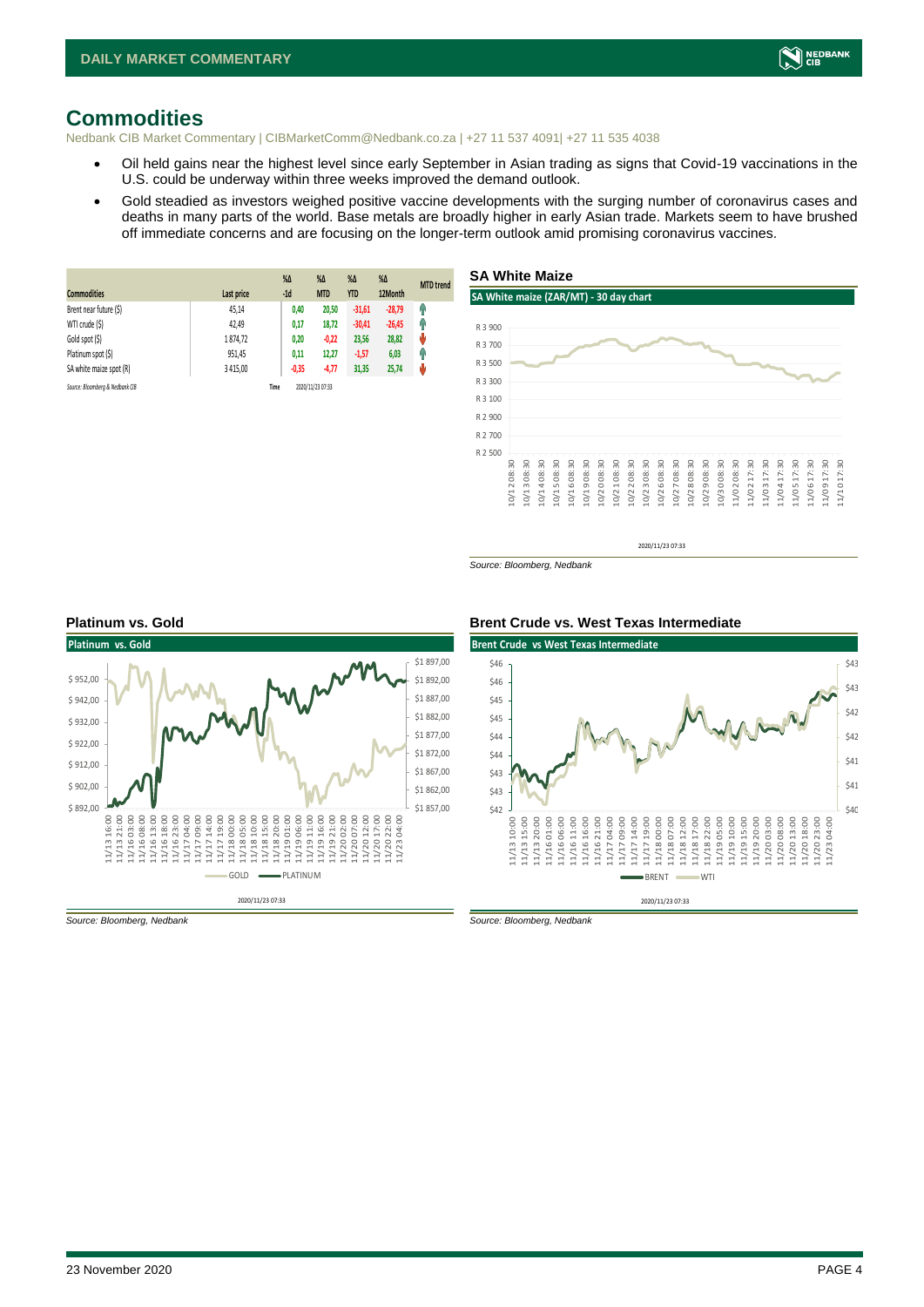# <span id="page-4-0"></span>**Equities**

Cash equities | +2711 535 4030/31

#### **South Africa**

• Top40 -0.12%; a combination of Pfizer going to the FDA and a public spat between the Treasury and the Fed on stimulus saw S&P open +ve; NPN +2.6%. SA Inc. saw some profit taking going into the weekend; banks -2.88%, GenRet -3.39% and SAPY -1.18%; the rand there or thereabouts…15.31. NRP +0.50%; big talking point…on the edge of exclusion from JSE Top40, to be replaced by TBS; Monday close will be key. TBS -1.76%; nrs well guided with improved domestic performance; HEPS -23% (midpoint) guided; special divvy 133c, which is +ve.

#### **UK/Europe**

• European equities climbed, posting their longest weekly winning streak since July as investors resumed a rotation into economically-sensitive sectors on optimism about coronavirus vaccines. The Stoxx 600 advanced 0.5%, bringing the week's advance to 1.2% and putting the benchmark on track for its biggest monthly rise on record, with oil and gas stocks climbing 1.5% to lead gains as almost all sectors and major bourses entered positive territory. Euro Stoxx 50 up 0.5%, FTSE 100 up 0.3%, DAX up 0.4%, CAC 40 up 0.4%, FTSEMIB up 0.8%, IBEX 35 up 0.6%, AEX Index up 0.9%, Swiss Market Index up 0.1%. Credit: iTraxx Main up 0.6bps at 51.8, iTraxx Crossover down 2.1bps at 281.2.

#### **USA**

Stocks fell on Friday as rising new coronavirus cases, coupled with questions around central-bank funding for key emergency programmes, cast doubt on a swift economic recovery. The Dow dropped 219.75 points to close at 29,263.48, Boeing and Salesforce were the worst-performing stocks in the Dow, falling 2.9% and 2.5%, respectively. The S&P dipped 0.68% to 3,557.54, with tech and industrials leading losses; the Nasdaq pulled back by 0.42% to end the day at 11,854.97. Russell 2000 rose 1.21 points to 1,785.34, VIX up 2.55% to 23.70

#### **Asia**

• Stocks in Asia-Pacific rose as markets continue to watch for coronavirus-related developments. South Korean equities outperformed after encouraging trade data, putting the KOSPI Index on course for a record close. S&P futures rose along with Asia-Pacific shares. Japan is shut for a holiday, and Treasuries will not trade until the London open. PBoC sells 40bn yuan of 7-day reverse repo at 2.2%, sets yuan fixing at 6.5719 vs 6.5786 on 20 November.

|                                 |            | $\%$ $\Delta$ | $\%$ $\Delta$    | $\%$ $\Delta$ | $\%$ $\Delta$ | 2019        | <b>MTD</b> trend |
|---------------------------------|------------|---------------|------------------|---------------|---------------|-------------|------------------|
| <b>Developed Markets</b>        | Last price | $-1d$         | <b>MTD</b>       | <b>YTD</b>    | 12Month       | Performance |                  |
| Dow Jones                       | 29 263,48  | $-0.75$       | 10,42            | 2,54          | 4,98          | 22,34       | Ą                |
| Nasdao                          | 11 854.97  | $-0.42$       | 8.65             | 32,12         | 39,14         | 35,23       | h                |
| S&P 500                         | 3557,54    | $-0,68$       | 8,79             | 10,11         | 14,38         | 28,88       | ł                |
| DJ Eurostoxx 50                 | 3467,60    | 0,45          | 17,22            | $-7,41$       | $-5,96$       | 25,12       | ٨                |
| DAX                             | 13 137,25  | 0.39          | 13.68            | $-0,84$       | $-0,20$       | 25,22       | ł                |
| CAC                             | 5495,89    | 0.39          | 19,63            | $-8,07$       | $-6,74$       | 26,46       | ł                |
| <b>FTSE</b>                     | 6351,45    | 0,27          | 13,88            | $-15,79$      | $-13,31$      | 12,00       | ۸                |
| ASX200                          | 6561,60    | 0,34          | 10,70            | $-1,83$       | $-2,21$       | 13,38       | ł                |
| Nikkei 225                      | 25 527.37  | $-0.42$       | 11,10            | 7,91          | 10,45         | 20,93       | h                |
| MSCI World                      | 2540.02    | $-0.25$       | 10,78            | 7,70          | 11,70         | 25,19       | h                |
|                                 |            | $\sqrt{2}$    | $\%$ $\Delta$    | $\%$ $\Delta$ | $\%$ $\Delta$ | 2019        | <b>MTD</b> trend |
| <b>Emerging Markets</b>         | Last price | $-1d$         | <b>MTD</b>       | <b>YTD</b>    | 12Month       | Performance |                  |
| Hang Seng                       | 26 455,31  | 0,01          | 9,74             | $-6,15$       | $-0,53$       | 9,07        | A                |
| Shanghai                        | 3 4 2 1.48 | 1.30          | 6.11             | 12,17         | 18,58         | 23,72       | h                |
| Brazil Bovespa                  | 106 042.50 | $-0,59$       | 12.87            | $-8,30$       | $-2,44$       | 27.07       | ۸                |
| India - NSE                     | 43 875,55  | $-0.02$       | 10,76            | 6,36          | 8,71          | 14,38       | Ą                |
| Russia Micex                    | 3051.04    | 0.15          | 13.40            | 0.17          | 3.51          | 28,21       | h                |
| <b>MSCI Emerging</b>            | 1 209,26   | 0,73          | 9,59             | 8,49          | 15,33         | 15,38       | h                |
|                                 |            | $\%$          | $\%$ $\Delta$    | $\%$ $\Delta$ | $\%$          | 2019        | <b>MTD</b> trend |
| <b>SA Indices</b>               | Last price | $-1d$         | <b>MTD</b>       | <b>YTD</b>    | 12Month       | Performance |                  |
| <b>ISE All Share</b>            | 56 615,28  | $-0,24$       | 9,54             | $-0,82$       | $-0.25$       | 8,24        | A                |
| Top 40                          | 51 915,40  | $-0,12$       | 9,36             | 2,16          | 2,83          | 8,75        | h                |
| Resi 10                         | 51 438,56  | $-0.02$       | 8.71             | 4,42          | 10,81         | 20,01       | h                |
| Indi 25                         | 78 746,96  | 0,33          | 7,23             | 13,63         | 12,42         | 8,82        | ۸                |
| Fini 15                         | 11 267.93  | $-2,23$       | 19.11            | $-28,12$      | $-30,82$      | $-4,30$     | ł                |
| Source: Bloomberg & Nedbonk CIB |            | Time          | 2020/11/23 07:33 |               |               |             |                  |





*Source: Bloomberg, Nedbank*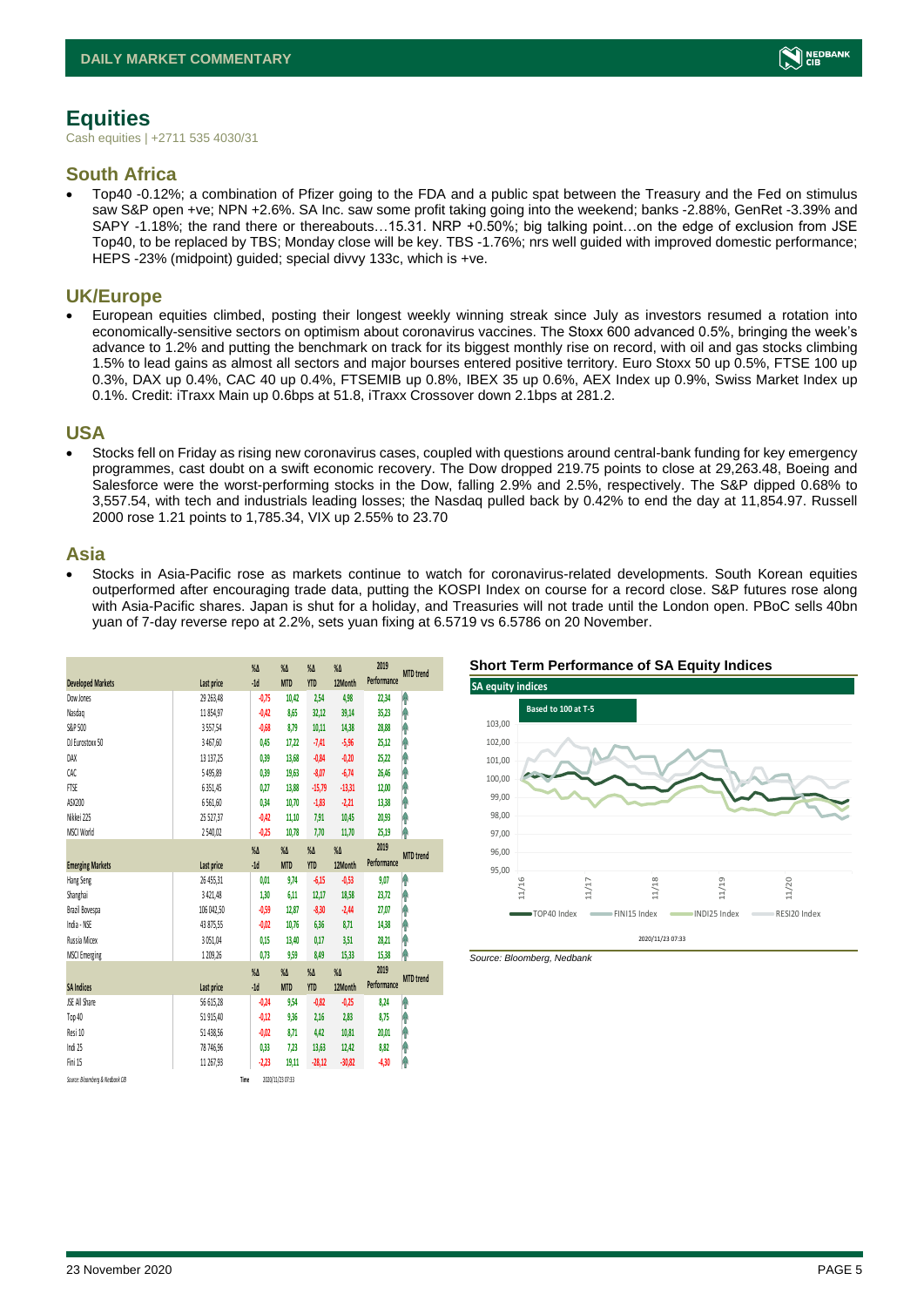## <span id="page-5-0"></span>**Last Day To Trade**

Susan Correia | Scorreia@Nedbankcapital.co.za | +27 11 295 8227

| <b>SHARE CODE</b> | <b>SHARE NAME</b>            | <b>DIVIDEND / INTEREST RATE</b> |
|-------------------|------------------------------|---------------------------------|
| 24 November 2020  |                              |                                 |
| <b>AFT</b>        | Afrimat Ltd                  | dividend @ 36cps                |
| <b>CTK</b>        | <b>Cartrack Holdings Ltd</b> | dividend @ 87cps                |
| <b>IVTP</b>       | Invicta Holdings Ltd Pref    | dividend @ 314.881340cps        |
| <b>NPN</b>        | Naspers Ltd -N-              | dividend @ 580cps               |

*Source: JSE*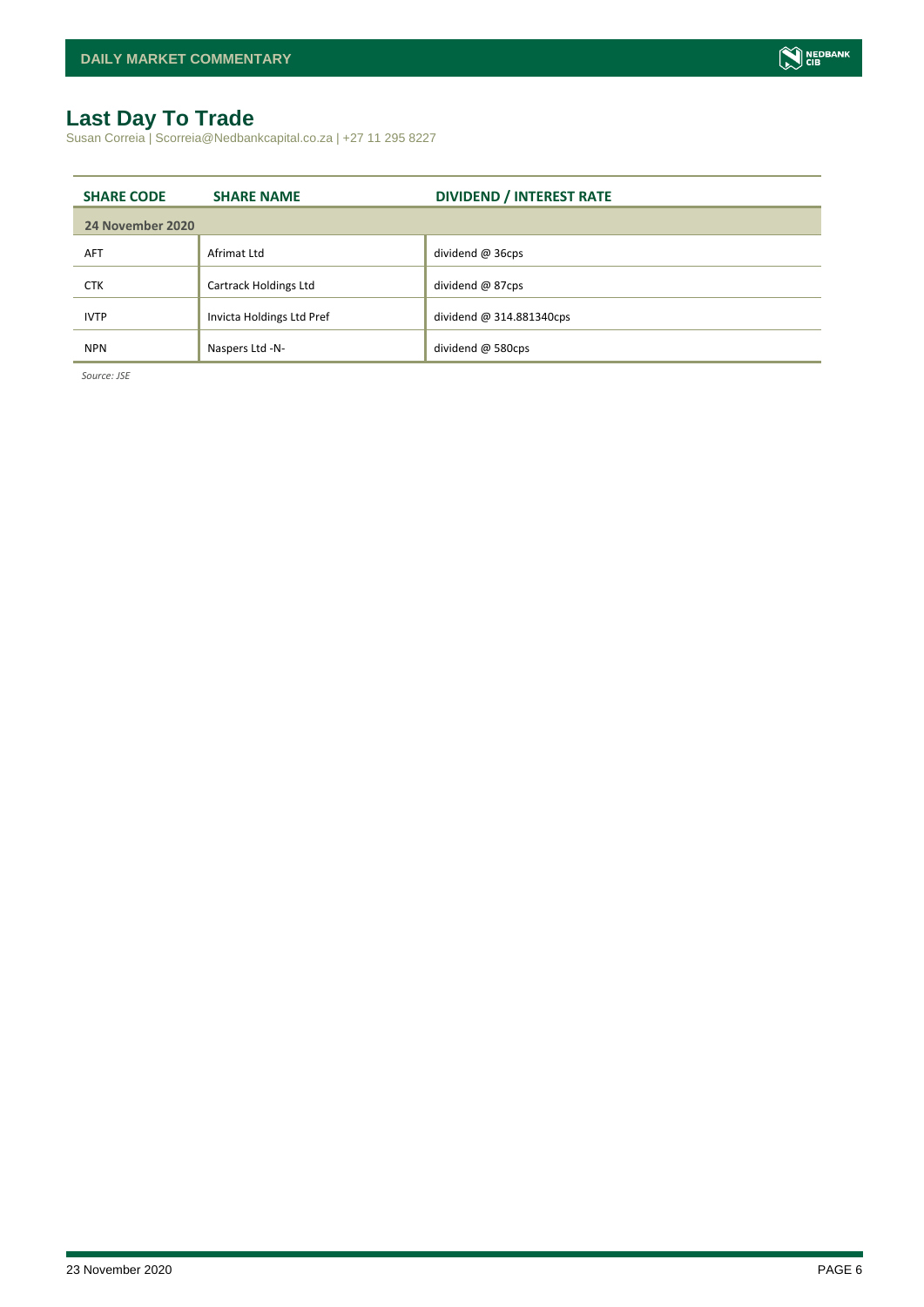# <span id="page-6-0"></span>**JSE Performance**

Nedbank CIB Market Commentary | CIBMarketComm@Nedbank.co.za | +27 11 537 4091

|                                    |            | $% \Delta$ | %Δ         | %Δ         | %Δ       | 2019        | <b>MTD</b> trend |
|------------------------------------|------------|------------|------------|------------|----------|-------------|------------------|
| <b>Top40 constituents</b>          | Last price | $-1d$      | <b>MTD</b> | <b>YTD</b> | 12Month  | Performance |                  |
| ABG: Absa Group Ltd                | 105,63     | $-1,53$    | 21,51      | $-29,25$   | $-33,90$ | $-7,74$     | φ                |
| AGL: Anglo American Plc            | 436,50     | 0,02       | 16,14      | 9,44       | 12,19    | 23,76       | φ                |
| AMS: Anglo American Platinum Ltd   | 1 148,45   | $-2,43$    | 7,79       | $-10,22$   | $-5,43$  | 143,03      | φ                |
| ANG: Anglogold Ashanti Ltd         | 346,31     | 1,65       | $-6,11$    | 9,42       | 22,71    | 74,14       | ψ                |
| APN : Aspen Pharmacare Holdings Lt | 126,60     | $-0,01$    | 19,94      | 6,19       | 6,79     | $-11,57$    | φ                |
| BHP: Bhp Group Plc                 | 335,99     | 0,63       | 7,60       | 1,88       | 4,16     | 8,56        | φ                |
| BID: Bid Corp Ltd                  | 276,27     | $-2,52$    | 24,05      | $-16,34$   | $-19,52$ | 24,61       | φ                |
| BTI: British American Tobacco Plc  | 565,00     | $-1,93$    | 10,34      | $-5,42$    | 0,22     | 27,29       | φ                |
| BVT: Bidvest Group Ltd             | 160,60     | $-1,05$    | 20,52      | $-21,57$   | $-25,82$ | $-1,01$     | φ                |
| CFR : Financiere Richemont-Dep Rec | 126,74     | $-1,38$    | 25,19      | 15,71      | 13,65    | 16,96       | φ                |
| CLS : Clicks Group Ltd             | 246,72     | $-2,10$    | 4,56       | $-3,85$    | $-3,59$  | 34,02       | φ                |
| CPI : Capitec Bank Holdings Ltd    | 1321,85    | $-4,21$    | 15,95      | $-8,60$    | $-8,98$  | 29,35       | φ                |
| DSY: Discovery Ltd                 | 123,97     | $-1,81$    | 15,86      | 2,77       | $-3,91$  | $-24,51$    | φ                |
| EXX : Exxaro Resources Ltd         | 121,50     | $-1,20$    | 11,44      | $-7,35$    | $-9,10$  | $-4,88$     | φ                |
| FSR: Firstrand Ltd                 | 46,01      | $-2,44$    | 22,37      | $-26,74$   | $-29,95$ | $-4,21$     | φ                |
| GFI: Gold Fields Ltd               | 147,99     | 1,23       | $-14,28$   | 54,37      | 90,51    | 94,30       | ψ                |
| GRT : Growthpoint Properties Ltd   | 12,27      | $-1,45$    | 15,65      | $-44,50$   | $-46,28$ | $-5,11$     | φ                |
| HAR : Harmony Gold Mining Co Ltd   | 70,92      | 1,37       | $-11,07$   | 38,52      | 50,99    | 103,17      | ♦                |
| IMP : Impala Platinum Holdings Ltd | 165,41     | $-2,45$    | 15,86      | 15,25      | 47,28    | 291,28      | φ                |
| INL: Investec Ltd                  | 37,90      | $-0,58$    | 27,14      | $-35,69$   | $-35,65$ | 5,01        | φ                |
| INP: Investec Plc                  | 38,41      | $-0,70$    | 29,11      | $-41,57$   | $-41,35$ | 2,89        | φ                |
| MCG: Multichoice Group Ltd         | 130,23     | $-0,61$    | $-2,79$    | 11,79      | 6,75     |             | V                |
| MNP: Mondi Plc                     | 339,50     | $-2,57$    | 11,44      | 4,05       | 7,40     | 7,31        | Ą                |
| MRP : Mr Price Group Ltd           | 152,12     | $-2,49$    | 23,81      | $-16,65$   | $-15,37$ | $-25,86$    | φ                |
| MTN: Mtn Group Ltd                 | 66,72      | $-0,12$    | 15,45      | $-19,12$   | $-29,27$ | $-7,31$     | φ                |
| NED : Nedbank Group Ltd            | 128,35     | $-5,01$    | 33,73      | $-40,11$   | $-45,93$ | $-21,99$    | φ                |
| NHM: Northam Platinum Ltd          | 174,58     | $-1,86$    | 12,77      | 41,22      | 65,06    | 185,76      | φ                |
| NPN : Naspers Ltd-N Shs            | 3 121,36   | 2,63       | $-1,26$    | 36,26      | 39,77    | 19,65       | V                |
| NRP : Nepi Rockcastle Plc          | 70,54      | 0,50       | 22,53      | $-40,59$   | $-42,08$ | 9,58        | φ                |
| OMU: Old Mutual Ltd                | 11,96      | $-1,81$    | 27,51      | $-39,17$   | $-39,23$ | $-12,23$    | φ                |
| PRX: Prosus Nv                     | 1640,33    | 2,34       | 0,82       | 55,84      | 62,20    |             | φ                |
| REM : Remgro Ltd                   | 96,64      | 0,12       | 11,89      | $-32,20$   | $-32,38$ | 0,13        | f                |
| RNI : Reinet Investments Sca       | 281,49     | $-1,24$    | 9,18       | 1,44       | $-6,01$  | 27,03       | φ                |
| SBK: Standard Bank Group Ltd       | 124,89     | $-3,12$    | 17,74      | $-25,80$   | $-28,65$ | $-5,87$     | φ                |
| SHP: Shoprite Holdings Ltd         | 128,66     | $-2,29$    | $-0,19$    | 2,18       | $-2,70$  | $-33,78$    | ψ                |
| SLM : Sanlam Ltd                   | 54,98      | $-1,29$    | 16,31      | $-30,49$   | $-32,39$ | $-0,88$     | φ                |
| SOL: Sasol Ltd                     | 113,39     | $-3,65$    | 34,94      | $-62,64$   | $-59,88$ | $-28,59$    | Ĥ                |
| SPP: Spar Group Limited/The        | 197,51     | $-4,47$    | 14,40      | $0,\!00$   | $-3,25$  | $-4,81$     | Ĥ                |
| SSW : Sibanye Stillwater Ltd       | 52,75      | 2,71       | 12,40      | 46,98      | 90,02    | 258,18      | φ                |
| VOD: Vodacom Group Ltd             | 125,60     | $-0,41$    | 2,51       | 8,93       | $-3,42$  | $-12,65$    | φ                |
| WHL: Woolworths Holdings Ltd       | 37,65      | $-2,89$    | 7,79       | $-22,53$   | $-35,45$ | $-11,78$    | φ                |
|                                    |            |            |            |            |          |             |                  |

 $Source: Bloomberg & Nedbank *CB*$ 

Time 2020/11/23 07:33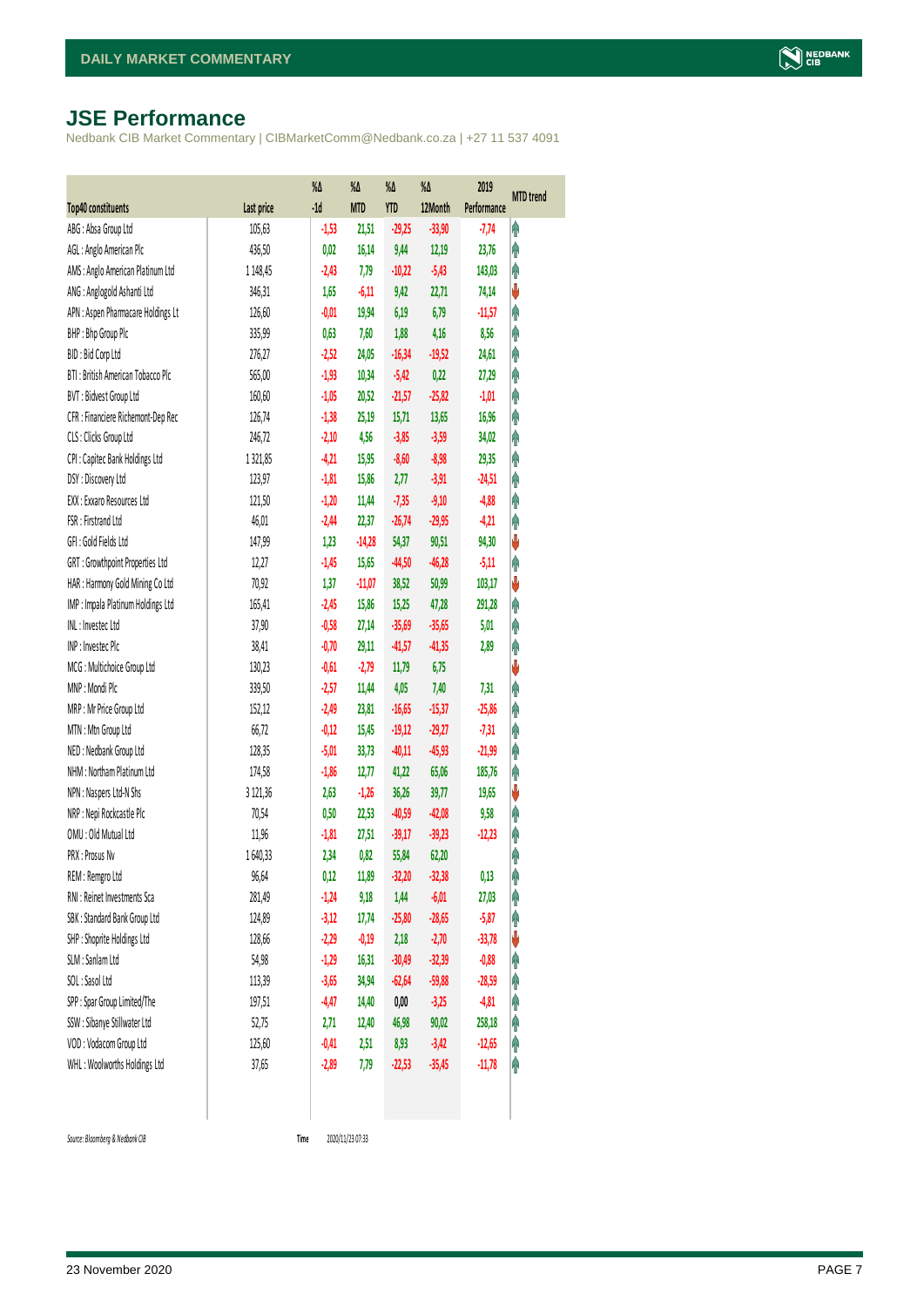# <span id="page-7-0"></span>**Economic Calendar**

Nedbank CIB Market Commentary | CIBMarketComm@Nedbank.co.za | +27 11 537 4091

|                          | Country | Event                                | Period           | Survey     | Actual    | Prior     | Revised   |
|--------------------------|---------|--------------------------------------|------------------|------------|-----------|-----------|-----------|
| 20-November              |         |                                      |                  |            |           |           |           |
| 01:30 AM                 | JN      | Natl CPI YoY                         | OCT              |            | $-0,40%$  | 0,00%     |           |
| 02:30 AM                 | JN      | Nikkei Japan PMI Mfg                 | NOV P            |            | 48,3      | 48,7      |           |
| 09:00 AM                 | GE      | PPI YoY                              | OCT              |            | $-0,70%$  | $-1,00%$  |           |
| 09:00 AM                 | UK      | PSNB ex Banking Groups               | OCT              | $\sim$     | GBP 22,3b | GBP 36,1b | GBP 28,6b |
| 09:00 AM                 | UK      | Retail Sales Inc Auto Fuel YoY       | OCT              |            | 5,80%     | 4,70%     | 4,60%     |
| 05:00 PM                 | EC      | Consumer Confidence                  | NOV A            |            | $-17,60$  | $-15,50$  |           |
| 23-November              |         |                                      |                  |            |           |           |           |
| 10:30 AM                 | GE      | Markit Germany Services PMI          | <b>NOV P</b>     | 46,3       | ä,        | 49,5      |           |
| 10:30 AM                 | GE      | Markit/BME Germany Manufacturing PMI | <b>NOV P</b>     | 56,0       |           | 58,2      |           |
| 11:00 AM                 | EC      | Markit Eurozone Services PMI         | NOV P            | 42,0       |           | 46,9      |           |
| 11:00 AM                 | EC      | Markit Eurozone Manufacturing PMI    | <b>NOV P</b>     | 53,3       |           | 54,8      |           |
| 11:30 AM                 | UK      | Markit/CIPS UK Services PMI          | <b>NOV P</b>     | 42,8       |           | 51,4      |           |
| 11:30 AM                 | UK      | Markit UK PMI Manufacturing SA       | <b>NOV P</b>     | 50,5       |           | 53,7      |           |
| 03:30 PM                 | US      | Chicago Fed Nat Activity Index       | OCT              | 0,27       |           | 0,27      |           |
| 04:45 PM                 | US      | Markit US Services PMI               | <b>NOV P</b>     | 55,0       |           | 56,9      |           |
| 04:45 PM                 | US      | Markit US Manufacturing PMI          | <b>NOV P</b>     | 53,0       |           | 53,4      |           |
| 24-November              |         |                                      |                  |            |           |           |           |
| 09:00 AM                 | GE      | GDP SA QoQ                           | 3Q F             | 8,20%      | L,        | 8,20%     |           |
| 09:00 AM                 | GE      | <b>GDP NSA YoY</b>                   | 3Q F             | $-4,10%$   |           | $-4,10%$  |           |
| 09:00 AM                 | SA      | Leading Indicator                    | <b>SEP</b>       |            |           | 103,5     |           |
| 11:00 AM                 | GE      | <b>IFO Expectations</b>              | <b>NOV</b>       | 93,5       |           | 95,0      |           |
| 11:00 AM                 | GE      | <b>IFO Current Assessment</b>        | <b>NOV</b>       | 87,6       |           | 90,3      |           |
| 11:00 AM                 | GE      | IFO Business Climate                 | <b>NOV</b>       | 90,3       |           | 92,7      |           |
| 04:00 PM                 | US      | S&P CoreLogic CS 20-City YoY NSA     | <b>SEP</b>       | 4,80%      |           | 5,18%     |           |
| 05:00 PM                 | US      | Conf. Board Consumer Confidence      | <b>NOV</b>       | 97,9       |           | 100,9     |           |
| 05:00 PM                 | US      | Richmond Fed Manufact. Index         | <b>NOV</b>       | 21         | ä,        | 29        |           |
| 25-November              |         |                                      |                  |            |           |           |           |
| 10:00 AM                 | SA      | CPI YoY                              | OCT              | 3,00%      | L,        | 3,00%     |           |
| 12:00 PM                 | SA      | <b>BER Business Confidence</b>       | 4Q               |            |           | 24        |           |
| 03:30 PM                 | US      | Wholesale Inventories MoM            | OCT P            | 0,40%      | L         | 0,40%     |           |
| 03:30 PM                 | US      | Cap Goods Orders Nondef Ex Air       | OCT P            | 0,5%       |           | 1,0%      |           |
| 03:30 PM                 | US      | Durable Goods Orders                 | OCT P            | 0,9%       | ä,        | 1,9%      |           |
| 03:30 PM                 | US      | Durables Ex Transportation           | OCT P            | 0,50%      |           | 0,90%     |           |
| 03:30 PM                 | US      | Advance Goods Trade Balance          | OCT              | USD -80,0b |           | 00:00     |           |
| 03:30 PM                 | US      | Core PCE QoQ                         | 3Q S             | 3,50%      |           | 3,50%     |           |
| 03:30 PM                 | US      | GDP Annualized QoQ                   | 3Q S             | 33,10%     |           | 33,10%    |           |
| 03:30 PM                 | US      | Personal Consumption                 | 3Q S             | 40,80%     | ä,        | 40,70k    |           |
| 05:00 PM                 | US      | U. of Mich. Sentiment                | NOV F            | 77,0       |           | 77,0      |           |
| 05:00 PM                 | US      | New Home Sales                       | OCT              | 973k       |           | 959k      |           |
| 05:00 PM                 | US      | New Home Sales MoM                   | OCT              | 1,50%      |           | $-3,50%$  |           |
| 05:00 PM                 | US      | PCE Core YoY                         | OCT              | 1,40%      | L         | 1,55%     |           |
| 05:00 PM                 | US      | PCE Deflator YoY                     | OCT              | 1,20%      | L         | 1,40%     |           |
| 05:00 PM                 | US      | Real Personal Spending               | OCT              | 0,20%      | L.        | 1,20%     |           |
| 05:00 PM                 | US      | Personal Income                      | OCT              | 0,00%      | ÷,        | 0,90%     |           |
| 05:00 PM                 | US      | Personal Spending                    | OCT              | 0,40%      |           | 1,40%     |           |
| 09:00 PM                 | US      | <b>FOMC Meeting Minutes</b>          | NOV <sub>5</sub> |            |           | 0         |           |
|                          |         |                                      |                  |            |           |           |           |
| <b>Source: Bloomberg</b> |         | 2020/11/23 07:31                     |                  |            |           |           |           |